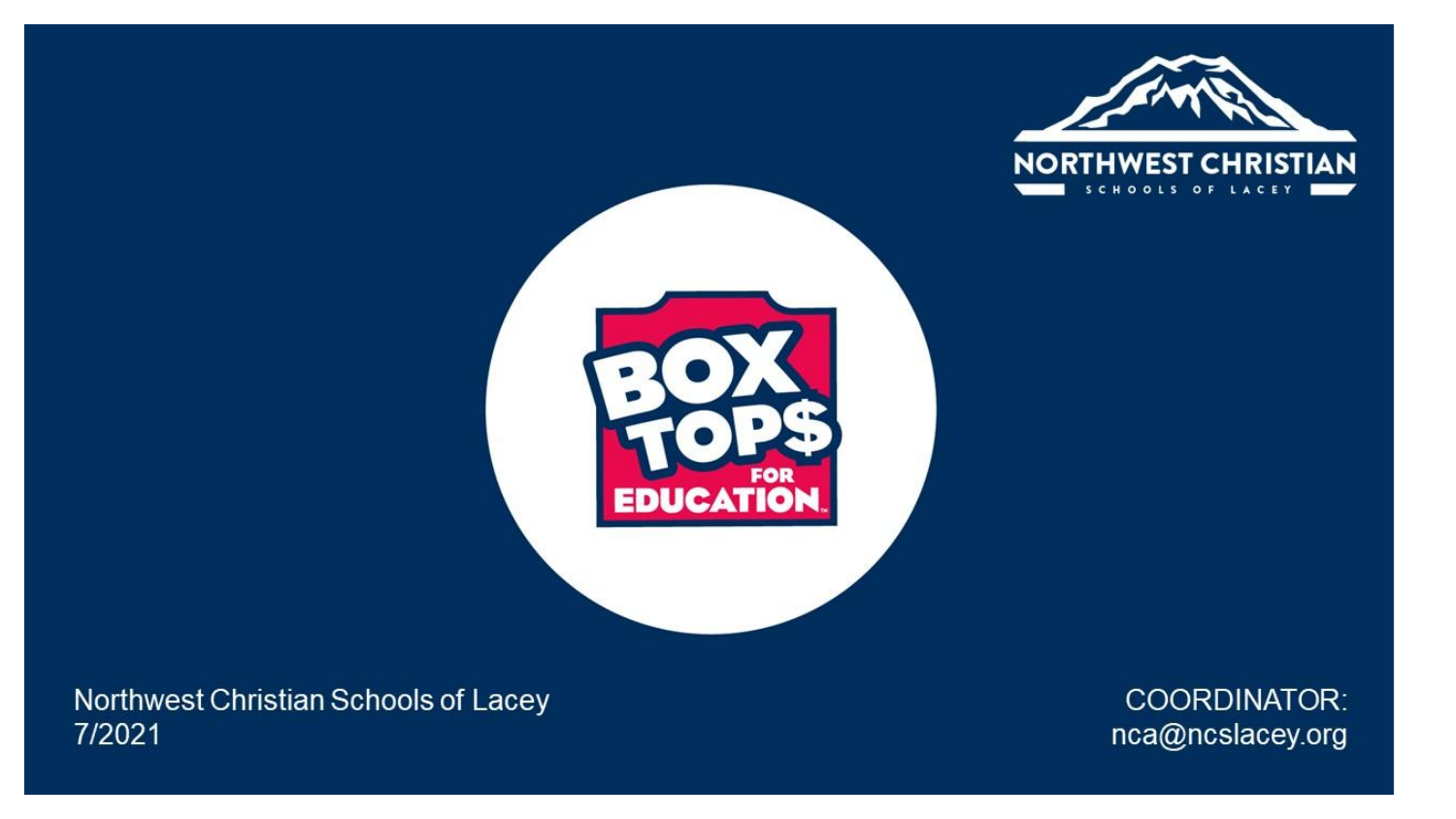## **ABOUT BOX TOPS FOR EDUCATION™**

### **BOX TOPS IS THE NATION'S LARGEST SCHOOL FUNDRAISING PROGRAM**

**OVER** 70,000 **K-8 SCHOOLS ARE ENROLLED IN THE PROGRAM** 

**YOU CAN FIND BOX TOPS ON HUNDREDS OF PRODUCTS, INCLUDING** 

• Cereal

- · Snacks
- Meals & sides
- **Baking products**
- Office supplies
- And more!



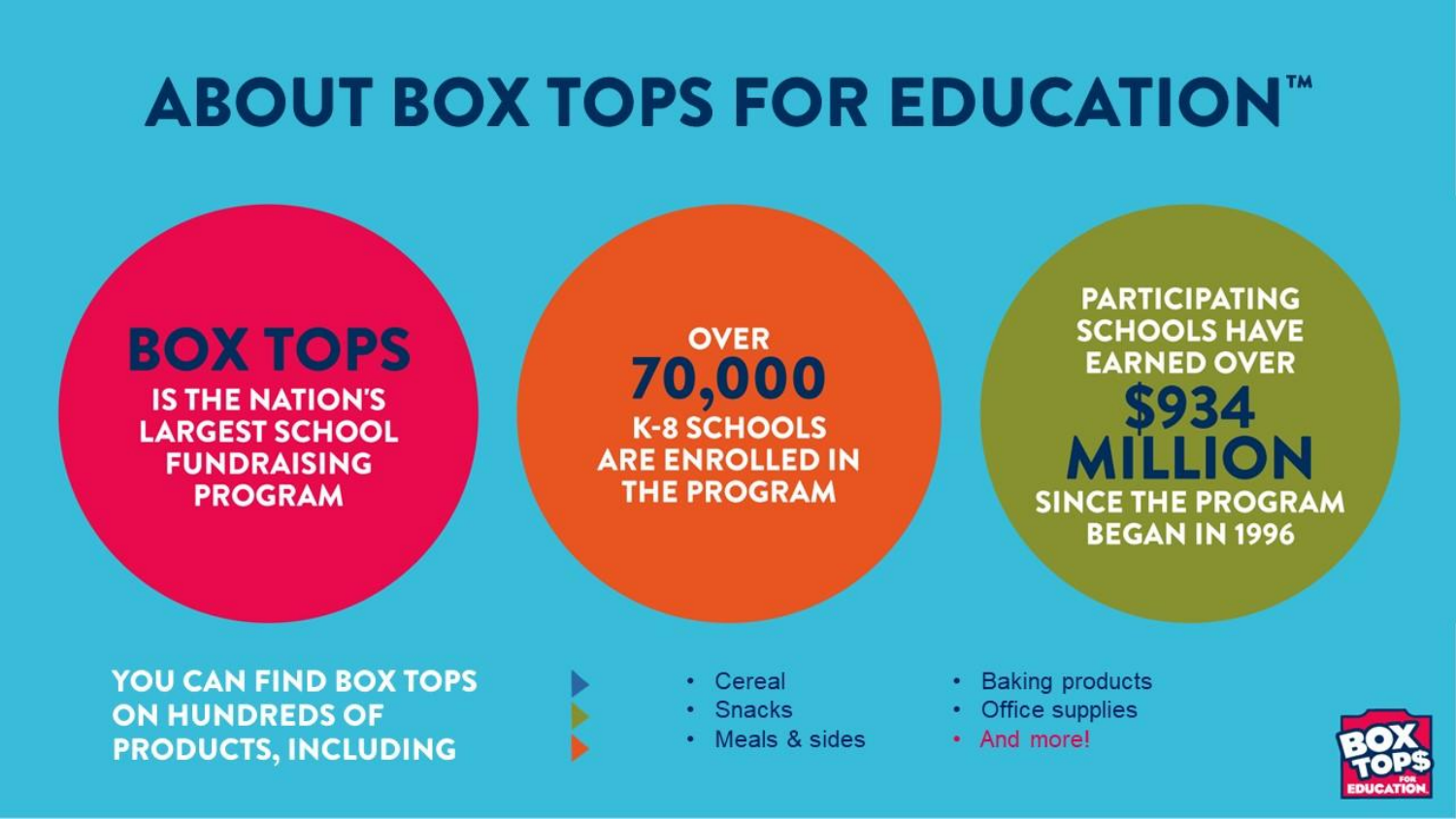# Box Tops

## Download the Box Tops App And earn money for your school

**COMMUNITY CHRISTIAN ACADEMY** is the name

you will be supporting. This is the corporate name many companies still recognize us by. Our DBA name is Northwest Christian Schools of Lacey.



### **What's New**

#### **Version History**

Version 4.48.0

1d ago

Thank you for using Box Tops for Education! This update includes a redesign of the earnings screens, including a new school dashboard more

### **Preview**

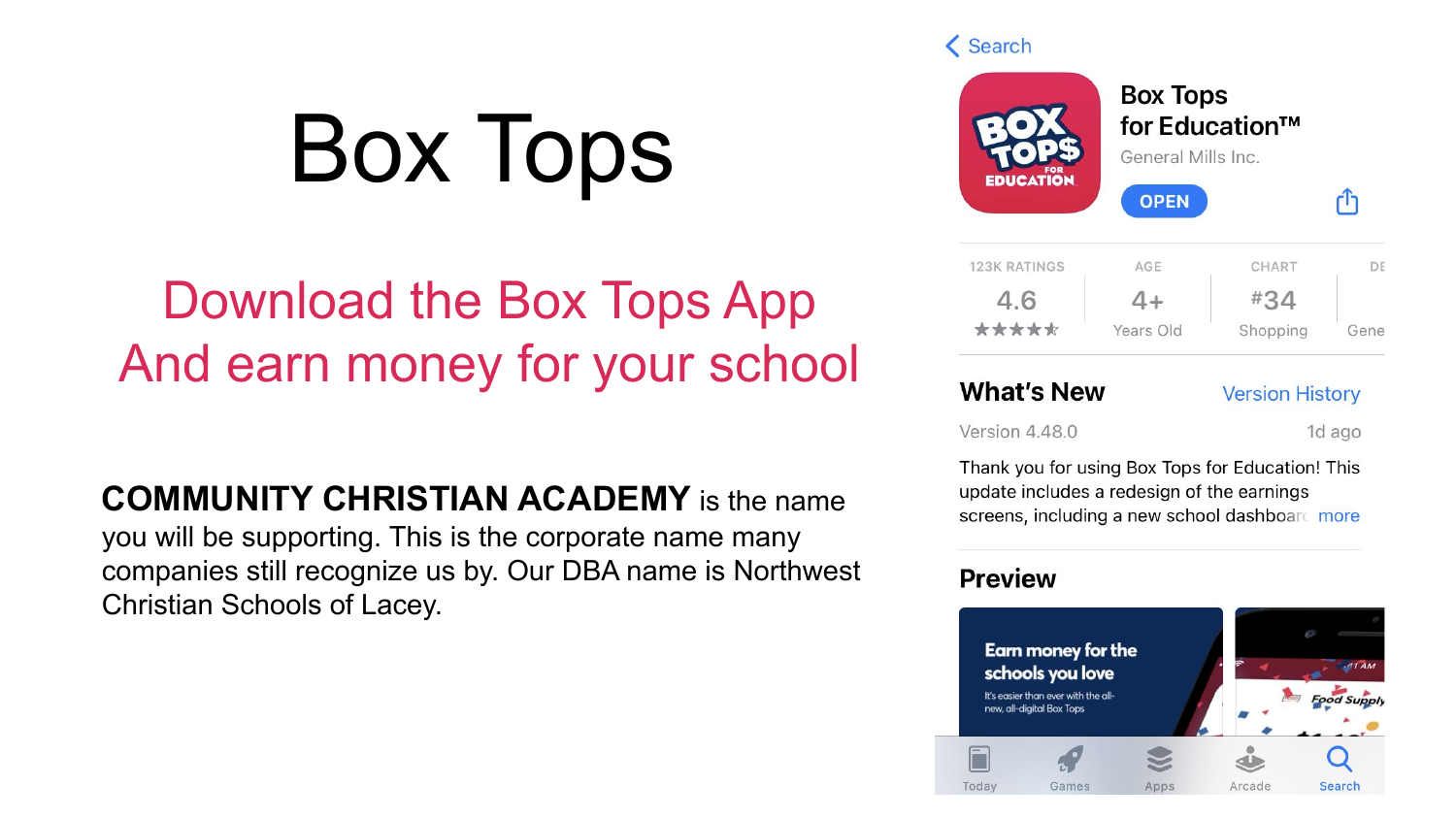### **NO MORE CLIPPING**



## **SCAN YOUR RECEIPT & EARN CASH FOR OUR SCHOOL WITH THE BOX TOPS MOBILE APP**

### HERE'S HOW IT WORKS:

- Use the app to snap a photo of your store receipt within **14 days** of purchase
- The app scans your receipt, finds Box Tops products and instantly adds cash to our school earnings online
- Our School can receive two checks every school year *(December & April)*

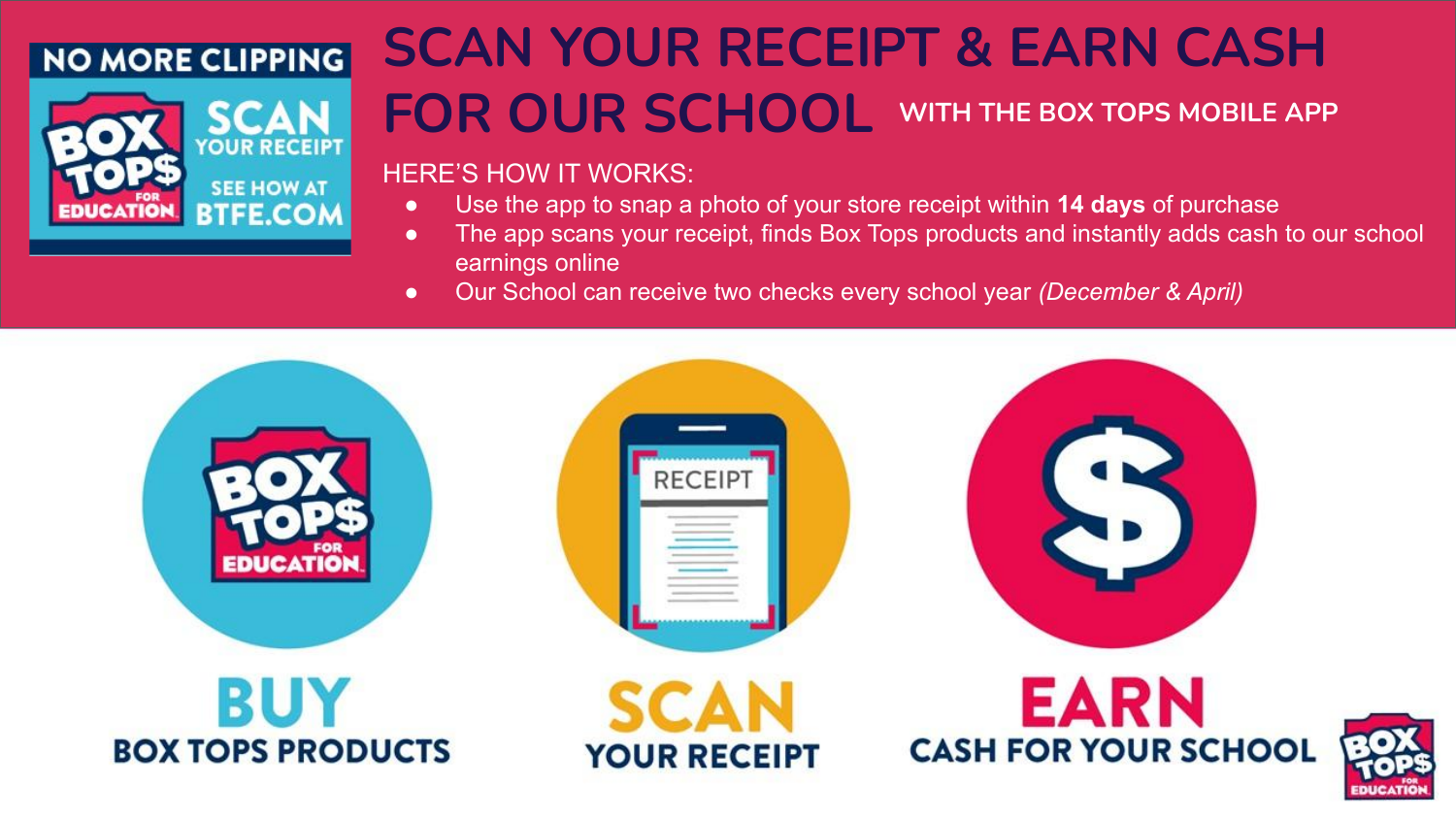## **SHOPPING ONLINE? GROCERY PICKUP?**

**YOU CAN SUBMIT E-RECEIPTS AND EARN BOX TOPS FOR OUR SCHOOL, TOO!** 

Forward your email receipt to: receipts@boxtops4education.com using the same email that's associated with your Box Tops account.

Learn more at BTFE.com/emailgroceryreceipts



## **BOX TOPS CLIPS**

Box Tops clips have been phased out of production, but may still occasionally be found on products throughout the store.

Our School is no longer accepting clipped Box Tops

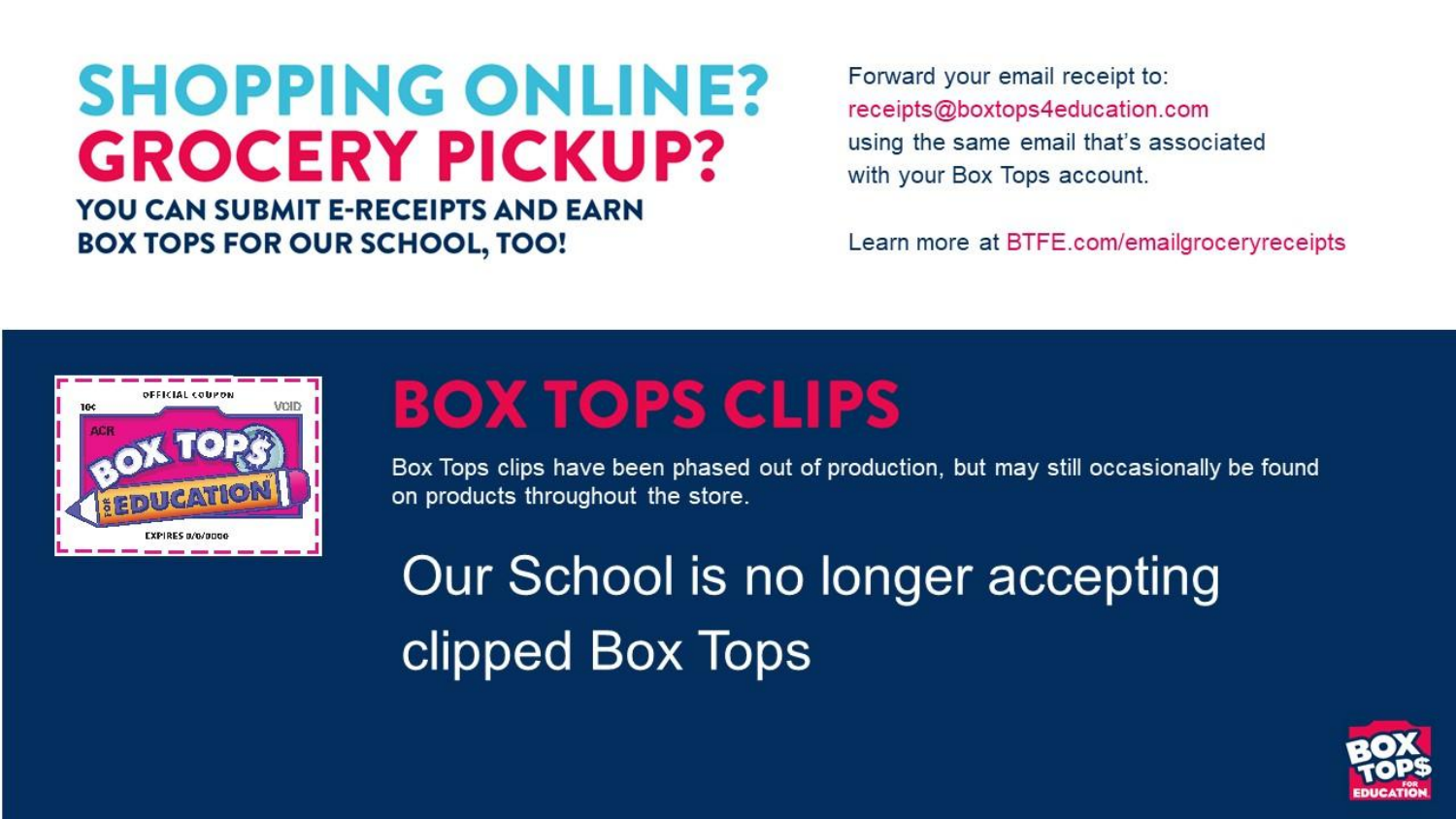## **HOW YOU CAN HELP**

. DOWNLOAD the Box Tops app and select COMMUNITY CHRISTIAN ACADEMY to support NCS

This ensures that your Box Tops purchases count toward earnings for NCS.

- SHOP for Box Tops products and use the app to scan your receipt to add to our school's earnings online.
- SPREAD THE WORD about Box Tops!

Box Tops offers pre-made flyers and images to use on social media.

 $\blacktriangleright$  You can also use the "Invite Friends" feature in the app to ask friends and family to help support our school (Community Christian Academy).

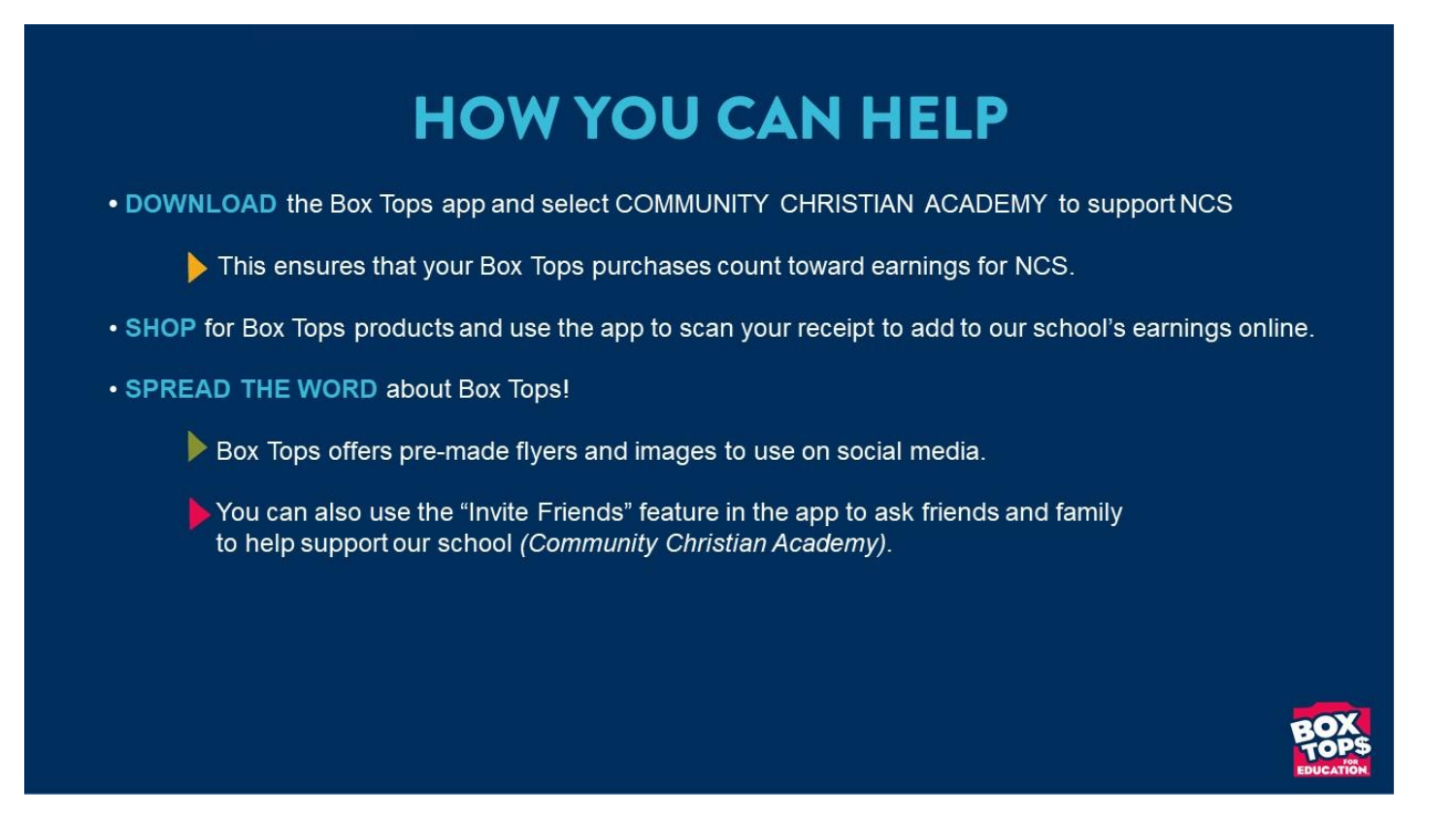## **OUR SCHOOL'S GOAL**

#### \* 2018-2019 \* 2019-2020 \* 2020-2021 **EARNINGS in: 2017-2018** \$852.60 \$525.30 \$131.70 \$37.40

 $\mathbf{v} \cdot \mathbf{v}$ 

THIS YEAR'S GOAL: \$1000.00

#### $\mathbf{v}$   $\mathbf{v}$

WE'RE HOPING TO USE OUR BOX TOPS CASH TO:

**Support Classrooms** 

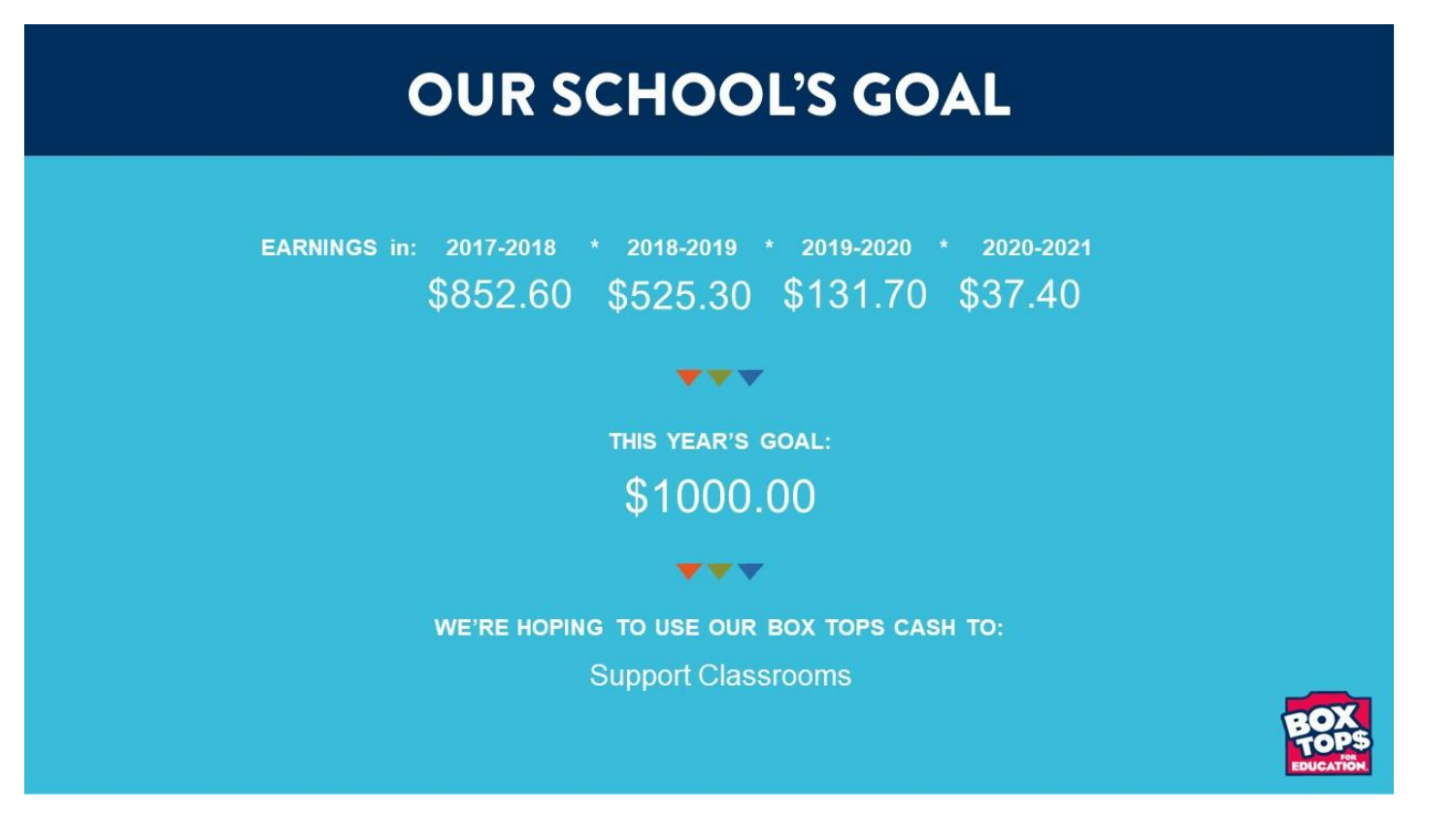

## How can I credit earning to my child's class?

When you are scanning your receipt in the Box Tops app or forwarding a digital receipt, you can use the "Give Credit" button to allocate your earnings.

### **Here's how to use the "Give Credit" feature when…**

scanning a physical receipt in the app:

- 1. Snap the first picture of your receipt
- 2. After the first picture, you'll see a button with a star icon on the bottom of the screen
- 3. Tap the star, enter your information (free-form text field), and tap "Done"
- 4. Continue with snapping or submit your receipt

Learn more here: https://www.youtube.com/watch?v=7zL4gsIIZhY



forwarding a digital receipt:

- 1. Forward your digital receipt to receipts@boxtops4education.com
- 2. Once sent, look under the "My Earnings" section in the app.
- 3. Click on the receipt you'd like to give credit on.
- 4. Within the receipt detail screen you may need to scroll to see a button for "Give Credit" or a field called "Credit" with the last memo you entered. Existing memos can be updated.

Note: The app will remember what you last typed in the "Give Credit" field and will pre-populate the information on future scans. To change it, just tap the star icon and enter new text in the field and tap Done.